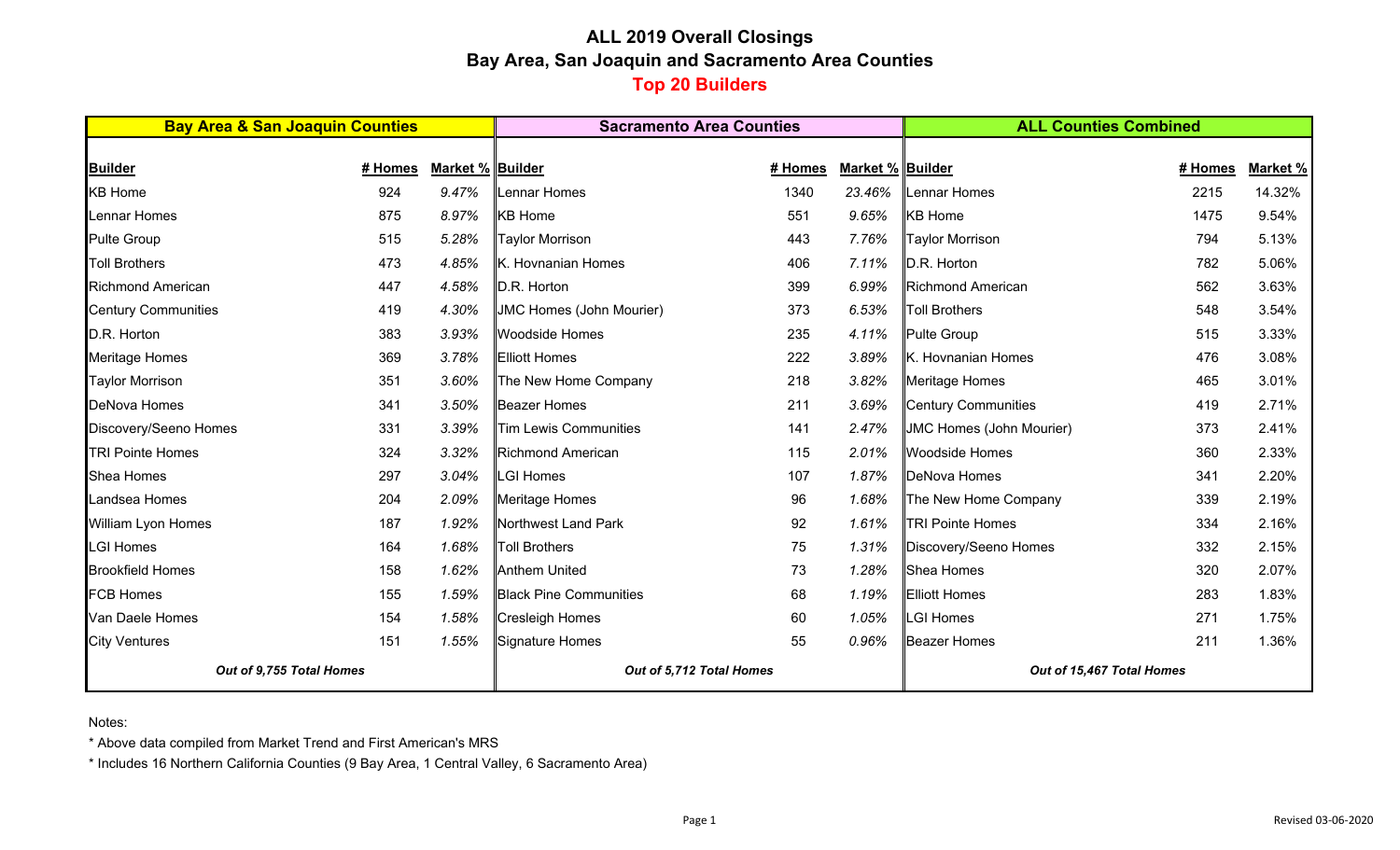### **ALL 2019**

### **Top 20 Builders in Bay Area & San Joaquin Counties Combined**

**(Includes: Alameda, Contra Costa, Santa Clara, San Francisco, San Joaquin, Solano, San Mateo, Monterey, San Benito, and Sonoma)**

| <b>Builder</b>       | # Homes Market % Builder |       |                            | # Homes | Market % Builder |                         | # Homes | Market % Builder |                         | # Homes | Market % |
|----------------------|--------------------------|-------|----------------------------|---------|------------------|-------------------------|---------|------------------|-------------------------|---------|----------|
| KB Home              | 924                      | 9.47% | <b>Century Communities</b> | 419     | 4.30%            | Discovery/Seeno Homes   | 331     | 3.39%            | <b>LGI Homes</b>        |         | 1.68%    |
| Lennar Homes         | 875                      | 8.97% | D.R. Horton                | 383     | 3.93%            | <b>TRI Pointe Homes</b> | 324     | 3.32%            | <b>Brookfield Homes</b> |         | 1.62%    |
| Pulte Group          | 515                      | .28%  | Meritage Homes             | 369     | 3.78%            | Shea Homes              | 297     | 3.04%            | FCB Homes               |         | 1.59%    |
| <b>Toll Brothers</b> | 473                      | 4.85% | <b>Tavlor Morrison</b>     | 351     | 3.60%            | Landsea Homes           | 204     | 2.09%            | Van Daele Homes         |         | 1.58%    |
| Richmond American    | 447                      | 4.58% | DeNova Homes               | 341     | 3.50%            | William Lyon Homes      | 187     | $1.92\%$         | City Ventures           |         | '.55%    |

*Out of 9,755 Total Homes*

#### **ALL 2019**

### **Top 20 Builders in Bay Area & San Joaquin Counties**

**(Includes: Alameda, Contra Costa, Santa Clara, San Francisco, San Joaquin, Solano, San Mateo, Monterey, San Benito, and Sonoma)**

| Alameda                      | # Homes |        | <b>Market % Contra Costa</b> | # Homes | Market % | Santa Clara                | # Homes           | Market % | San Joaquin                | # Homes | Market % |
|------------------------------|---------|--------|------------------------------|---------|----------|----------------------------|-------------------|----------|----------------------------|---------|----------|
| Lennar Homes                 | 272     | 12.85% | <b>Toll Brothers</b>         | 201     | 16.22%   | Pulte Group                | 283               | 16.82%   | <b>Richmond American</b>   | 232     | 11.46%   |
| <b>KB Home</b>               | 255     | 12.05% | Discovery/Seeno Homes        | 160     | 12.91%   | Lennar Homes               | 267               | 15.86%   | KB Home                    | 206     | 10.17%   |
| <b>Toll Brothers</b>         | 237     | 11.20% | Lennar Homes                 | 86      | 6.94%    | <b>KB Home</b>             | 250               | 14.85%   | Lennar Homes               | 175     | 8.64%    |
| D.R. Horton                  | 170     | 8.03%  | Meritage Homes               | 85      | 6.86%    | Landsea Homes              | 174               | 10.34%   | <b>FCB Homes</b>           | 155     | 7.65%    |
| <b>Pulte Group</b>           | 139     | 6.57%  | <b>Shea Communities</b>      | 80      | 6.46%    | <b>Taylor Morrison</b>     | 129               | 7.66%    | Van Daele Homes            | 112     | 5.53%    |
| Meritage Homes               | 105     | 4.96%  | Pulte Group                  | 72      | 5.81%    | D.R. Horton                | 94                | 5.59%    | <b>Meritage Homes</b>      | 94      | 4.64%    |
| <b>Trumark Homes</b>         | 94      | 4.44%  | Shea Homes                   | 71      | 5.73%    | <b>Classic Communities</b> | 69                | 4.10%    | <b>Taylor Morrison</b>     | 89      | 4.40%    |
| William Lyon Homes           | 90      | 4.25%  | <b>Brookfield Homes</b>      | 69      | 5.57%    | Dividend Homes             | 48                | 2.85%    | Shea Homes                 | 88      | 4.35%    |
| <b>Brookfield Homes</b>      | 89      | 4.20%  | William Lyon Homes           | 66      | 5.33%    | DeNova Homes               | 47                | 2.79%    | Kiper Homes                | 76      | 3.75%    |
| Robson Homes                 | 85      | 4.02%  | Davidon Homes                | 65      | 5.25%    | <b>Trumark Homes</b>       | 43                | 2.55%    | Raymus Homes               | 71      | 3.51%    |
| <b>Taylor Morrison</b>       | 83      | 3.92%  | Kiper Homes                  | 54      | 4.36%    | The New Home Company       | 41                | 2.44%    | D.R. Horton                | 66      | 3.26%    |
| <b>TRI Pointe Homes</b>      | 77      | 3.64%  | Taylor Morrison              | 50      | 4.04%    | <b>TRI Pointe Homes</b>    | 38                | 2.26%    | <b>Century Communities</b> | 64      | 3.16%    |
| <b>City Ventures</b>         | 74      | 3.50%  | <b>TRI Pointe Homes</b>      | 34      | 2.74%    | <b>Toll Brothers</b>       | 35                | 2.08%    | <b>Elliott Homes</b>       | 61      | 3.01%    |
| Shea Homes                   | 74      | 3.50%  | Nuvera Homes                 | 24      | 1.94%    | William Lyon Homes         | 31                | 1.84%    | Atherton Homes             | 57      | 2.81%    |
| <b>Summerhill Homes</b>      | 70      | 3.31%  | D.R. Horton                  | 23      | 1.86%    | Van Daele Homes            | 29                | 1.72%    | K. Hovnanian Homes         | 55      | 2.72%    |
| Ponderosa Homes              | 31      | 1.46%  | Development Solutions, LLC   | 17      | 1.37%    | <b>Summerhill Homes</b>    | 22                | 1.31%    | <b>Woodside Homes</b>      | 51      | 2.52%    |
| Landsea Homes                | 26      | 1.23%  | DeNova Homes                 | 16      | 1.29%    | <b>City Ventures</b>       | 21                | 1.25%    | Grupe Homes                | 42      | 2.07%    |
| Signature Homes              | 25      | 1.18%  | Ponderosa Homes              | 10      | 0.81%    | Silicon Sage               | 13                | 0.77%    | <b>TRI Pointe Homes</b>    | 40      | 1.98%    |
| <b>Richmond American</b>     | 24      | 1.13%  | Castle Companies             | 8       | 0.65%    | Monterey Dynasty, LLC      | $12 \overline{ }$ | 0.71%    | The New Home Company       | 38      | 1.88%    |
| <b>Tim Lewis Communities</b> | 18      | 0.85%  | <b>Summerhill Homes</b>      | 8       | 0.65%    | Meritage Homes             | 11                | 0.65%    | Anthem United              | 35      | 1.73%    |

*Out of 2,117 Total Homes Out of 1,239 Total Homes Out of 1,683 Total Homes Out of 2,025 Total Homes*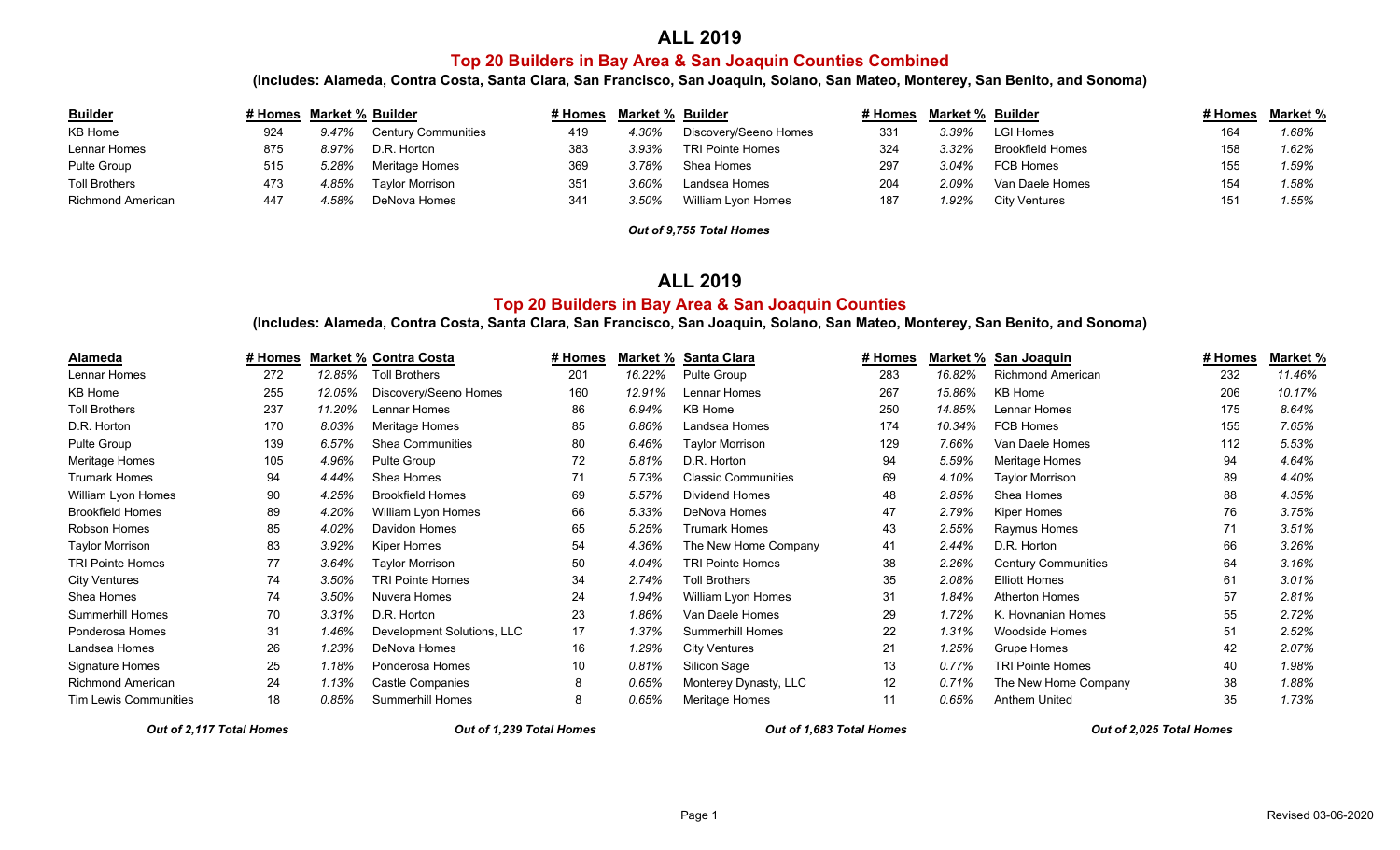# **ALL 2019 Top 20 Builders in Bay Area & San Joaquin Counties**

**(Includes: Alameda, Contra Costa, Santa Clara, San Francisco, San Joaquin, Solano, San Mateo, Monterey, San Benito, and Sonoma)**

| <b>Monterey</b>              | # Homes |        | <b>Market % San Francisco</b>        | # Homes        | Market % | San Mateo               | # Homes        | Market % | Solano                          | # Homes        | Market % |
|------------------------------|---------|--------|--------------------------------------|----------------|----------|-------------------------|----------------|----------|---------------------------------|----------------|----------|
| <b>Century Communities</b>   | 285     | 55.66% | JS Sullivan Development              | 54             | 25.23%   | Regis Homes             | 74             | 46.25%   | <b>LGI Homes</b>                | 164            | 17.54%   |
| Shea Homes                   | 61      | 11.91% | Belrich International                | 34             | 15.89%   | Lennar Homes            | 42             | 26.25%   | Discovery/Seeno Homes           | 162            | 17.33%   |
| <b>Wathen Castanos Homes</b> | 57      | 11.13% | Lennar Homes                         | 33             | 15.42%   | Pulte Group             | 21             | 13.13%   | <b>TRI Pointe Homes</b>         | 135            | 14.44%   |
| KB Home                      | 38      | 7.42%  | Local Capital Group                  | 20             | 9.35%    | <b>Summerhill Homes</b> | 12             | 7.50%    | <b>Richmond American</b>        | 131            | 14.01%   |
| Nino Homes                   | 24      | 4.69%  | Celtic Development                   | 13             | 6.07%    | <b>CHS Development</b>  | 3              | 1.88%    | <b>Woodside Homes</b>           | 74             | 7.91%    |
| Legacy Homes                 | 18      | 3.52%  | <b>Encore Capital</b>                | 12             | 5.61%    | Fremont SM, LLC         | 3              | 1.88%    | KB Home                         | 63             | 6.74%    |
| Mendonsa Enterprises Inc.    | 11      | 2.15%  | CIM Group                            | 9              | 4.21%    | Shea Homes              | 3              | 1.88%    | <b>Shea Communities</b>         | 56             | 5.99%    |
| Renasci Development          | 8       | 1.56%  | <b>Presidio Development Partners</b> | 9              | 4.21%    | SSR Projects, LLC       | $\overline{2}$ | 1.25%    | DeNova Homes                    | 43             | 4.60%    |
| <b>Monterey Capital</b>      | 5       | 0.98%  | Jay Paul Company                     | 8              | 3.74%    |                         |                |          | The New Home Company            | 38             | 4.06%    |
| Creekbridge Homes            | 4       | 0.78%  | <b>Tishman Speyer</b>                | 6              | 2.80%    |                         |                |          | Meritage Homes                  | 32             | 3.42%    |
| <b>Blue Mountain Homes</b>   |         | 0.20%  | 401 Harrison Owner, LLC              | 5              | 2.34%    |                         |                |          | D.R. Horton                     | 30             | 3.21%    |
|                              |         |        | 127 Buchanan, LLC                    | $\overline{2}$ | 0.93%    |                         |                |          | Oaks Senior Apartments, LLC     | 3              | 0.32%    |
|                              |         |        | Dolmen Property Group                | $\overline{2}$ | 0.93%    |                         |                |          | Mayari Development, LLC         |                | 0.21%    |
|                              |         |        | Joel Campos                          | 2              | 0.93%    |                         |                |          | Steve Hanley Construction, Inc. | $\overline{2}$ | 0.21%    |
|                              |         |        | <b>West Builders</b>                 | 2              | 0.93%    |                         |                |          |                                 |                |          |
|                              |         |        | 310 Carolina Street, LLC             |                | 0.47%    |                         |                |          |                                 |                |          |
|                              |         |        | Bosa Development                     |                | 0.47%    |                         |                |          |                                 |                |          |
|                              |         |        | Laguna Hayes, LLC                    |                | 0.47%    |                         |                |          |                                 |                |          |

*Out of 512 Total Homes*

*Out of 214 Total Homes Out of 160 Total Homes Out of 935 Total Homes*

| San Benito                 |     |          | # Homes Market % San Benito     | # Homes | Market % Sonoma |                               | # Homes | Market % Sonoma |                         | # Homes | <u>Market %</u> |
|----------------------------|-----|----------|---------------------------------|---------|-----------------|-------------------------------|---------|-----------------|-------------------------|---------|-----------------|
| DeNova Homes               | 149 | 33.63%   | Del Curto Brothers Construction |         | 0.68%           | DeNova Homes                  | 86      | 20.14%          | Synergy Group           |         | 1.41%           |
| <b>Century Communities</b> | 69  | 15.58%   | Sunset Hills Development        |         | 0.23%           | KB Home                       | 64      | 14.99%          | Morgan Properties       |         | 1.17%           |
| Anderson Homes             | 50  | 11.29%   |                                 |         |                 | Richmond American             | 60      | 14.05%          | <b>Swenson Builders</b> |         | 1.17%           |
| KB Home                    | 45  | 10.16%   |                                 |         |                 | <b>City Ventures</b>          | 56      | 13.11%          | Habitat For Humanity    |         | 0.70%           |
| Meritage Homes             | 42  | 9.48%    |                                 |         |                 | Signature Homes               | 38      | 8.90%           | Cratus Homes            |         | 0.23%           |
| Legacy Homes               | 33  | 7.45%    |                                 |         |                 | <b>Lafferty Communities</b>   | 33      | 7.73%           | Lenox Homes             |         | 0.23%           |
| Hugh Bikle                 | 20  | 4.51%    |                                 |         |                 | Treewell, Brad Welch          | 26      | 6.09%           | Skyhawk Development     |         | 0.23%           |
| Edenbridge Homes           | 18  | 4.06%    |                                 |         |                 | Paseo Vista, Inc.             | 22      | 5.15%           | Urban Green Investments |         | 0.23%           |
| K. Hovnanian Homes         |     | 2.03%    |                                 |         |                 | Penn Grove Mountain (Ben vanZ | 13      | 3.04%           |                         |         |                 |
| Blue Mountain Homes        |     | $0.90\%$ |                                 |         |                 | <b>Blue Mountain Homes</b>    | 6       | 1.41%           |                         |         |                 |

*Out of 443 Total Homes*

*Out of 427 Total Homes*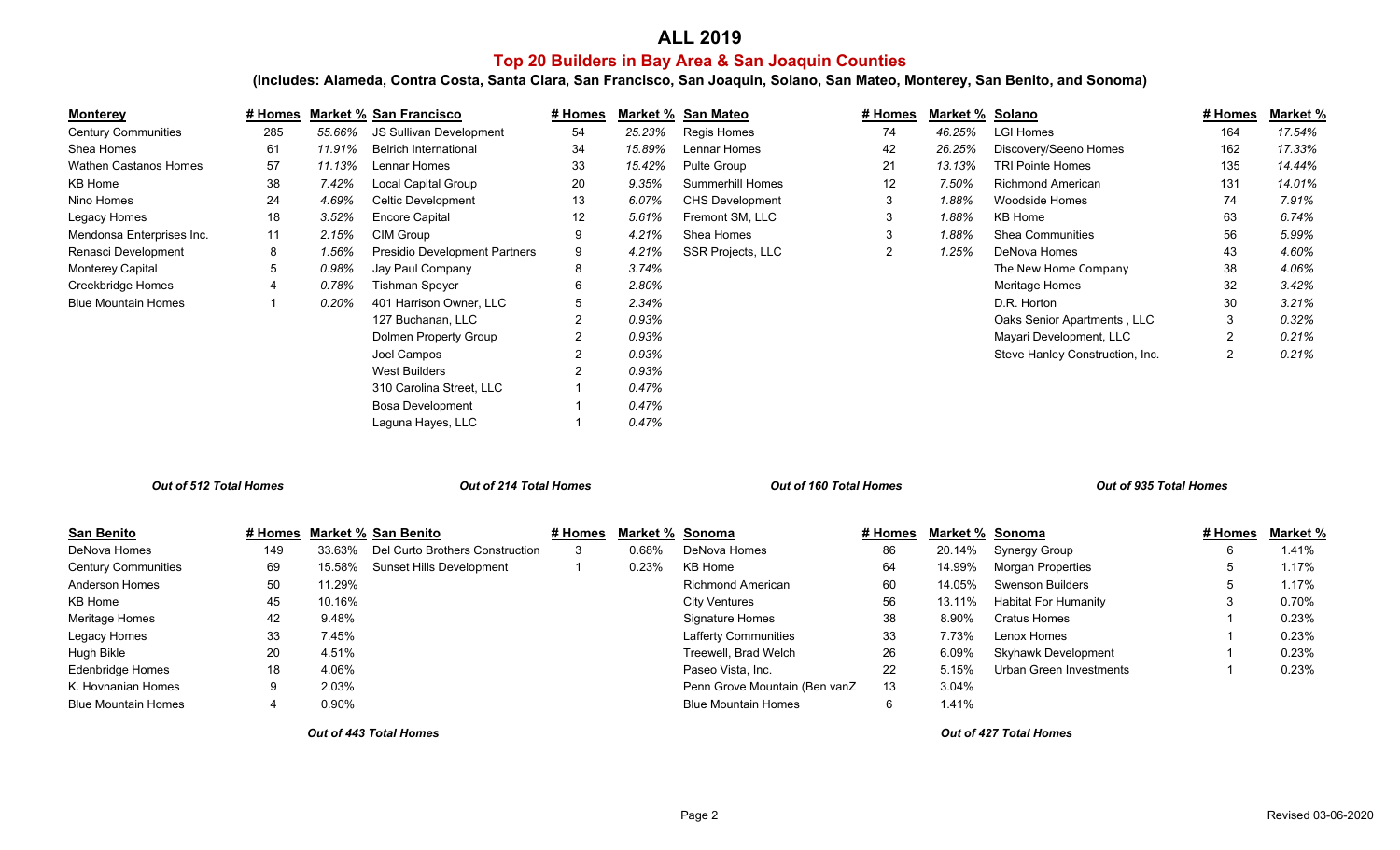# **ALL 2019**

### **Top 20 Builders in Sacramento Area Counties Combined**

**(Includes: El Dorado, Placer, Sacramento, Sutter, Yolo, and Yuba)**

| <b>Builder</b>         |      | # Homes Market % Builder |                          | # Homes | Market % Builder |                       | # Homes | Market % Builder |                               | # Homes Market % |
|------------------------|------|--------------------------|--------------------------|---------|------------------|-----------------------|---------|------------------|-------------------------------|------------------|
| Lennar Homes           | 1340 | 23.46%                   | JMC Homes (John Mourier) | 373     | 6.53%            | Tim Lewis Communities | 141     | 2.47%            | <b>Toll Brothers</b>          | 1.31%            |
| KB Home                |      | 9.65%                    | Woodside Homes           | 235     | 4.11%            | Richmond American     | 115     | 2.01%            | Anthem United                 | 1.28%            |
| <b>Taylor Morrison</b> | 443  | 76%:                     | Elliott Homes            | 222     | $3.89\%$         | LGI Homes             | 107     | $.87\%$          | <b>Black Pine Communities</b> | 1.19%            |
| K. Hovnanian Homes     | 406  | $.11\%$                  | The New Home Company     | 218     | 3.82%            | Meritage Homes        | 96      | .68%             | Cresleigh Homes               | 1.05%            |
| D.R. Horton            | 399  | 6.99%                    | Beazer Homes             | 211     | 3.69%            | Northwest Land Park   | 92      | .61%             | Signature Homes               | 0.96%            |

*Out of 5,712 Total Homes*

# **ALL 2019**

### **Top 20 Builders in Sacramento Area Counties**

#### **(Includes: El Dorado, Placer, Sacramento, Sutter, Yolo, and Yuba)**

| El Dorado                   | # Homes        | Market % | <b>Placer</b>                         | # Homes | Market % | <b>Sacramento</b>             | # Homes | Market % | <u>Sutter</u>          | # Homes | Market % |
|-----------------------------|----------------|----------|---------------------------------------|---------|----------|-------------------------------|---------|----------|------------------------|---------|----------|
| Lennar Homes                | 204            | 66.45%   | JMC Homes (John Mourier)              | 348     | 24.93%   | Lennar Homes                  | 750     | 23.33%   | KB Home                | 88      | 79.28%   |
| <b>Toll Brothers</b>        | 52             | 16.94%   | Lennar Homes                          | 258     | 18.48%   | KB Home                       | 384     | 11.94%   | <b>Interwest Homes</b> | 22      | 19.82%   |
| Renasci Development         | 20             | 6.51%    | Woodside Homes                        | 130     | $9.31\%$ | <b>Taylor Morrison</b>        | 280     | 8.71%    | Cresleigh Homes        |         | 0.90%    |
| <b>Taylor Morrison</b>      | 13             | 4.23%    | <b>Taylor Morrison</b>                | 101     | 7.23%    | D.R. Horton                   | 254     | 7.90%    |                        |         |          |
| Owens Realty Mortgage, Inc. | 6              | 1.95%    | <b>Elliott Homes</b>                  | 92      | 6.59%    | K. Hovnanian Homes            | 236     | 7.34%    |                        |         |          |
| Cameron Glen Estates, LLC   |                | 0.65%    | D.R. Horton                           | 83      | 5.95%    | <b>Beazer Homes</b>           | 186     | 5.79%    |                        |         |          |
| Ridge 45, LLC               | $\overline{2}$ | 0.65%    | Meritage Homes                        | 63      | 4.51%    | Elliott Homes                 | 130     | 4.04%    |                        |         |          |
| Shepherds Trail, LLC        |                | 0.65%    | KB Home                               | 62      | 4.44%    | The New Home Company          | 119     | 3.70%    |                        |         |          |
| Sorelle Homes               | $\overline{2}$ | 0.65%    | K. Hovnanian Homes                    | 58      | 4.15%    | <b>Richmond American</b>      | 115     | 3.58%    |                        |         |          |
| <b>Woodside Homes</b>       | 2              | 0.65%    | The New Home Company                  | 57      | 4.08%    | Tim Lewis Communities         | 113     | 3.51%    |                        |         |          |
| K. Hovnanian Homes          |                | 0.33%    | Cresleigh Homes                       | 29      | 2.08%    | <b>Woodside Homes</b>         | 103     | 3.20%    |                        |         |          |
| Sherman & Boone Realtors    |                | 0.33%    | <b>Tim Lewis Communities</b>          | 28      | 2.01%    | Northwest Land Park           | 92      | 2.86%    |                        |         |          |
|                             |                |          | Signature Homes                       | 24      | 1.72%    | <b>Black Pine Communities</b> | 68      | 2.12%    |                        |         |          |
|                             |                |          | <b>Toll Brothers</b>                  | 23      | 1.65%    | Silverado Homes               | 54      | 1.68%    |                        |         |          |
|                             |                |          | New Martis Partners, LLC              | 17      | 1.22%    | Westmark Partners, LP         | 34      | 1.06%    |                        |         |          |
|                             |                |          | <b>TRI Pointe Homes</b>               | 10      | 0.72%    | Meritage Homes                | 33      | 1.03%    |                        |         |          |
|                             |                |          | Towne Development of Sacramento, Inc. | 6       | 0.43%    | Anthem United                 | 32      | 1.00%    |                        |         |          |
|                             |                |          | Winchester Residential, LLC           | 3       | 0.21%    | Signature Homes               | 31      | 0.96%    |                        |         |          |
|                             |                |          | Black Mountain, Inc.                  |         | 0.07%    | Cresleigh Homes               | 30      | 0.93%    |                        |         |          |
|                             |                |          | Northstar Homes, LLC                  |         | 0.07%    | Artisan Homes                 | 20      | 0.62%    |                        |         |          |
|                             |                |          |                                       |         |          |                               |         |          |                        |         |          |

*Out of 307 Total Homes Out of 1,396 Total Homes Out of 3,215 Total Homes Out of 111 Total Homes*